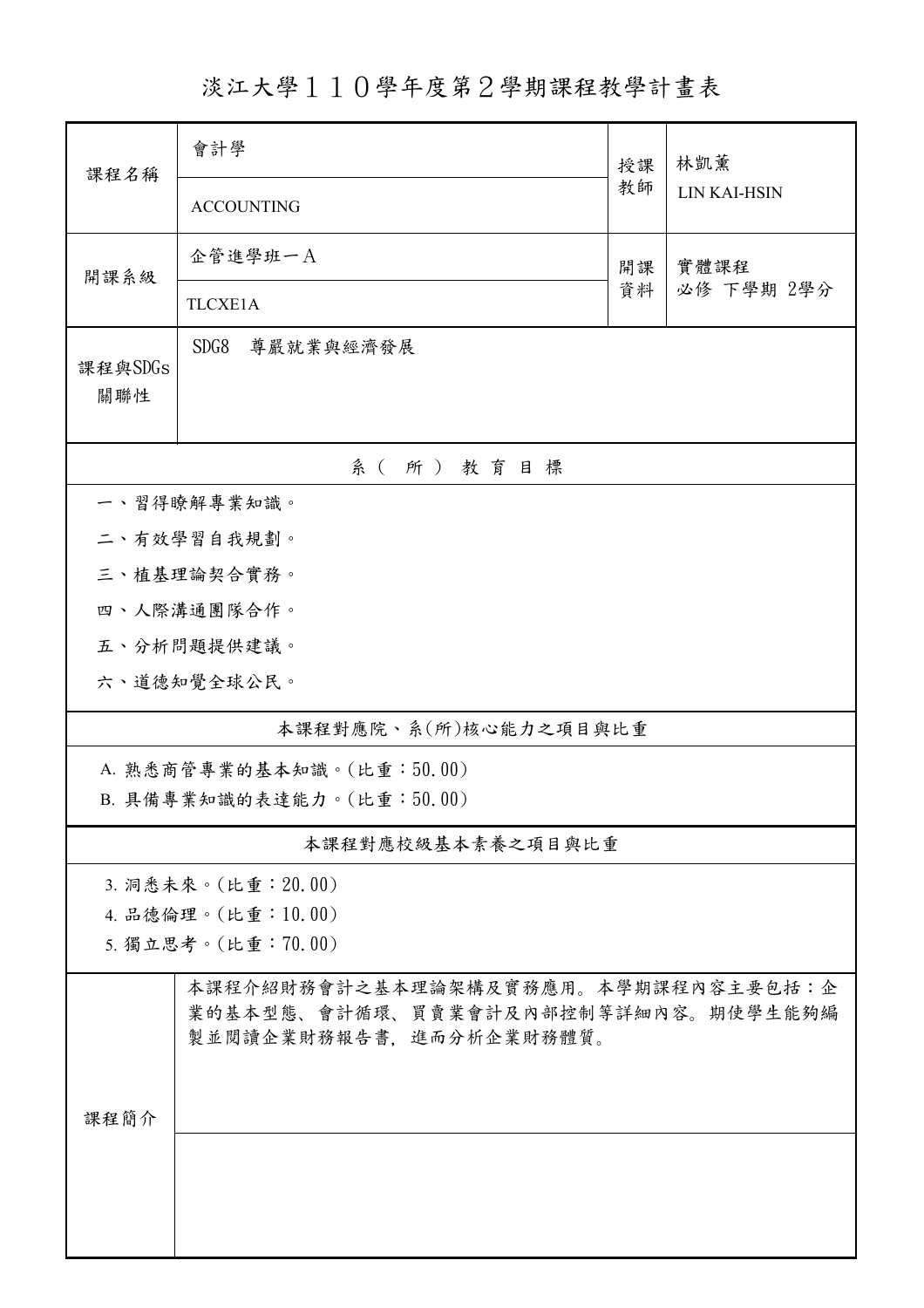|                                                                                                                                        | The main purpose of this course is to introduce basic framework and<br>practice of Financial Accounting. We will introduce the primary forms of<br>business organization, accounting cycle, merchandising operation, and internal<br>control. Further, students can prepare and understand financial statement<br>reports, then analyze a company's financial structure. |                         |            |                                                 |       |  |  |
|----------------------------------------------------------------------------------------------------------------------------------------|--------------------------------------------------------------------------------------------------------------------------------------------------------------------------------------------------------------------------------------------------------------------------------------------------------------------------------------------------------------------------|-------------------------|------------|-------------------------------------------------|-------|--|--|
| 本課程教學目標與認知、情意、技能目標之對應                                                                                                                  |                                                                                                                                                                                                                                                                                                                                                                          |                         |            |                                                 |       |  |  |
| 將課程教學目標分別對應「認知(Cognitive)」、「情意(Affective)」與「技能(Psychomotor)」<br>的各目標類型。                                                                |                                                                                                                                                                                                                                                                                                                                                                          |                         |            |                                                 |       |  |  |
| 一、認知(Cognitive):著重在該科目的事實、概念、程序、後設認知等各類知識之學習。<br>二、情意(Affective):著重在該科目的興趣、倫理、態度、信念、價值觀等之學習。<br>三、技能(Psychomotor):著重在該科目的肢體動作或技術操作之學習。 |                                                                                                                                                                                                                                                                                                                                                                          |                         |            |                                                 |       |  |  |
| 序<br>號                                                                                                                                 | 教學目標(中文)                                                                                                                                                                                                                                                                                                                                                                 |                         |            | 教學目標(英文)                                        |       |  |  |
| $\mathbf{1}$                                                                                                                           | 學習財務會計基本原理與觀念                                                                                                                                                                                                                                                                                                                                                            |                         |            | understanding accounting principles and concept |       |  |  |
| 2                                                                                                                                      | 瞭解並運用會計循環                                                                                                                                                                                                                                                                                                                                                                |                         |            | understanding and applying accounting cycle     |       |  |  |
| 3                                                                                                                                      | 閱讀及分析財務報表                                                                                                                                                                                                                                                                                                                                                                |                         |            | Analyzing the financial statements              |       |  |  |
|                                                                                                                                        |                                                                                                                                                                                                                                                                                                                                                                          |                         |            | 教學目標之目標類型、核心能力、基本素養教學方法與評量方式                    |       |  |  |
| 序號                                                                                                                                     | 目標類型                                                                                                                                                                                                                                                                                                                                                                     | 院、系(所)<br>核心能力          | 校級<br>基本素養 | 教學方法                                            | 評量方式  |  |  |
| 1                                                                                                                                      | 認知                                                                                                                                                                                                                                                                                                                                                                       | AB                      | 345        | 講述                                              | 測驗、作業 |  |  |
| 2                                                                                                                                      | 認知                                                                                                                                                                                                                                                                                                                                                                       | AB                      | 345        | 講述                                              | 測驗、作業 |  |  |
| 3                                                                                                                                      | 技能                                                                                                                                                                                                                                                                                                                                                                       | AB                      | 345        | 講述                                              | 測驗、作業 |  |  |
| 授課進度表                                                                                                                                  |                                                                                                                                                                                                                                                                                                                                                                          |                         |            |                                                 |       |  |  |
| 週<br>次                                                                                                                                 | 日期起訖                                                                                                                                                                                                                                                                                                                                                                     |                         |            | 內 容 (Subject/Topics)                            | 備註    |  |  |
|                                                                                                                                        | $111/02/21$ ~<br>111/02/25                                                                                                                                                                                                                                                                                                                                               | CH8 應收款項                |            |                                                 |       |  |  |
| 2                                                                                                                                      | $111/02/28$ ~<br>111/03/04                                                                                                                                                                                                                                                                                                                                               | CH8 應收款項                |            |                                                 |       |  |  |
| 3                                                                                                                                      | $111/03/07$ ~<br>111/03/11                                                                                                                                                                                                                                                                                                                                               | CH9 不動產、廠房及設備、天然資源及無形資產 |            |                                                 |       |  |  |
| 4                                                                                                                                      | $111/03/14$ ~<br>111/03/18                                                                                                                                                                                                                                                                                                                                               | CH9_不動產、廠房及設備、天然資源及無形資產 |            |                                                 |       |  |  |
| 5                                                                                                                                      | $111/03/21$ ~<br>111/03/25                                                                                                                                                                                                                                                                                                                                               |                         | CH10 流動負債  |                                                 |       |  |  |
| 6                                                                                                                                      | $111/03/28$ ~<br>111/04/01                                                                                                                                                                                                                                                                                                                                               |                         | CH10 流動負債  |                                                 |       |  |  |
| 7                                                                                                                                      | $111/04/04$ ~<br>111/04/08                                                                                                                                                                                                                                                                                                                                               | 教學觀摩週                   |            |                                                 |       |  |  |
|                                                                                                                                        | $111/04/11$ ~<br>111/04/15                                                                                                                                                                                                                                                                                                                                               | CH11 非流動負債              |            |                                                 |       |  |  |